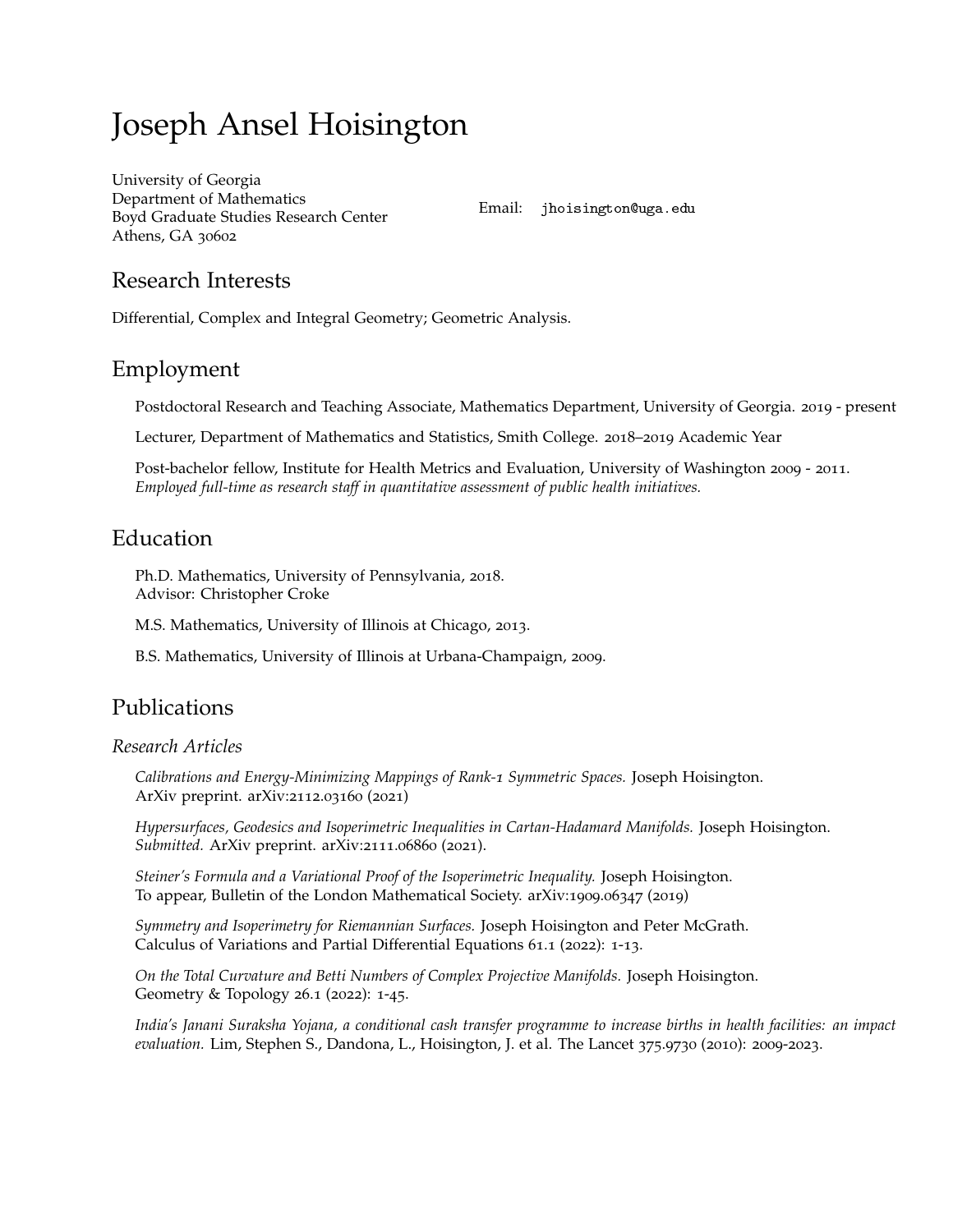#### *Expository Articles*

*Making Matrices Better: The Geometry and Topology of Polar and Singular Value Decomposition.* DeTurck, Dennis; Elsaify, Amora; Gluck, Herman; Grossman, Benjamin; Hoisington, Joseph; Krishnan, Anusha; Zhang, Jianru. Notices of the AMS 64.8 (2017).

### Honors and Awards

Herb Wilf Memorial Prize for Outstanding Research and Teaching by a Graduate Student Department of Mathematics, University of Pennsylvania - December 2017

### Conference and Seminar Talks

Workshop on Integral and Metric Geometry. May 4th, 2022

Online Geometry Seminar. April 12th, 2022

Online Geometry Seminar. March 29th, 2022

Georgia Tech Analysis Seminar. March 16, 2022

North Carolina State University Geometry Seminar. October 8, 2021

Syracuse University Geometry Seminar. September 25, 2020

Convex, Discrete and Integral Geometry, Friedrich-Schiller-Universität Jena. September 19, 2019

University of Georgia Geometry Seminar. May 3, 2019

Joint Mathematics Meetings, Baltimore Maryland - Session on Differential Geometry. January 18, 2019

University of Maryland Geometry Seminar. December 3, 2018

Smith College Student Seminar. November 8, 2018

University of Massachusetts, Amherst Geometry and Topology Seminar. October 5, 2018

Lehigh University Conference on Geometry and Topology, Lehigh University. May 24-27, 2018

Graduate Student Intercollegiate Mathematics Seminar, Lehigh University. March 19, 2018

Geometry Seminar, Dartmouth College. March 13, 2018

Joint Mathematics Meetings, San Diego California - Session on Differential and Metric Geometry and Geometric Analysis. January 11, 2018

AMS Sectional Meeting, Denton Texas - Special Section on Differential Geometry of Smooth and Discrete Surfaces in Euclidean and Lorentz Spaces. September 9-10, 2017

## Conference and Seminar Organization

Organizer for the Georgia Topology Conference, Summer 2021

Organizer for the University of Georgia Geometry Seminar, Spring 2020 - Spring 2021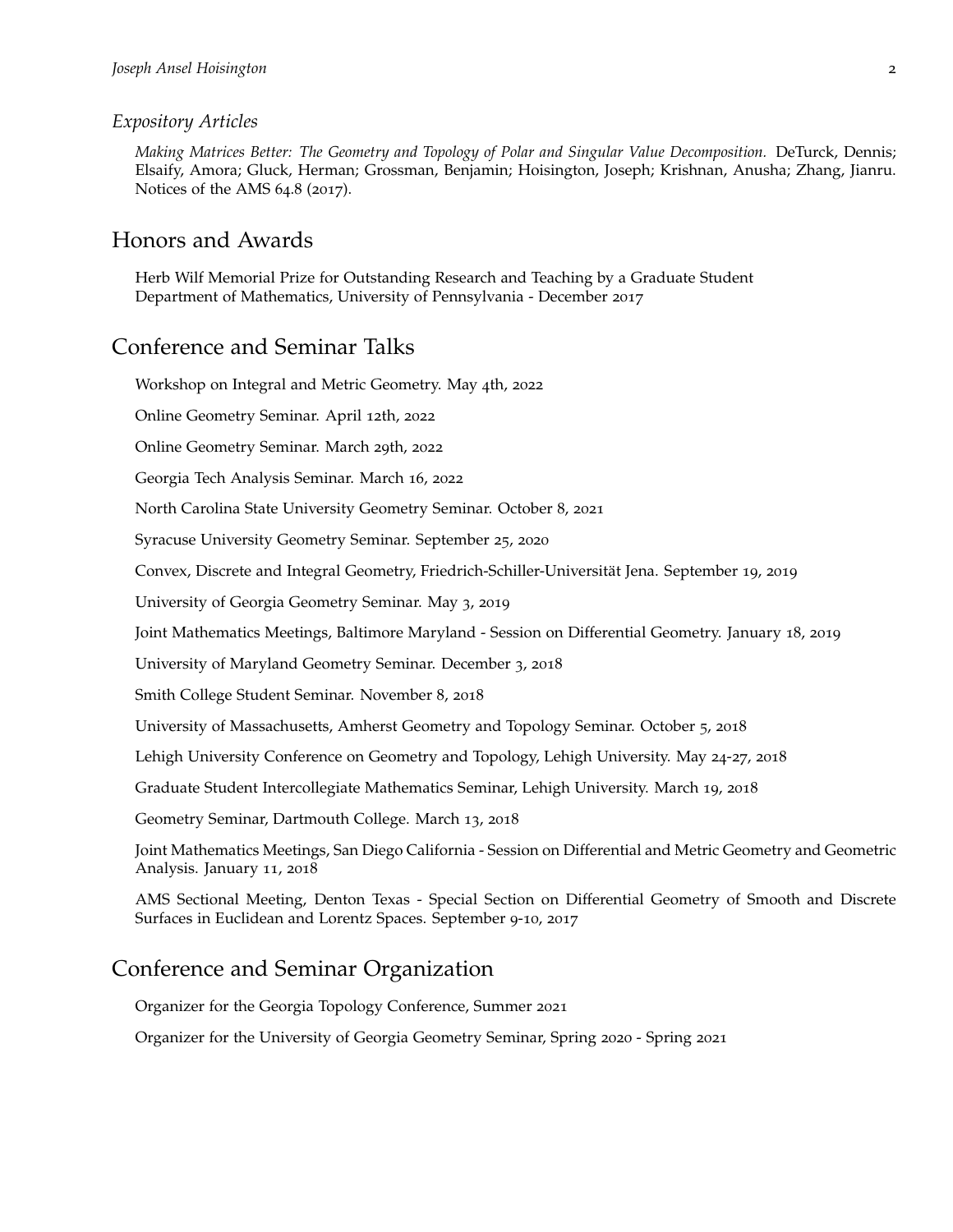# Teaching Experience

#### *Classes*

Instructor for Math 5001 Introduction to Mathematics for Elementary School Teachers, University of Georgia, Spring 2022

Supervisor for graduate independent study in complex and Kähler geometry, UGA, Fall 2020 and Spring 2022

Insructor for Math 1113 Precalculus, UGA, Fall 2021

Instructor for Math 8230 Riemannian Geometry, UGA, Spring 2021

Instructor for Math 2260 Calclus II, UGA, Spring 2021

Instructor for Math 2250 Calculus I, UGA, Fall 2019 and Fall 2020

Instructor for Math 545 Linear Algebra for Applied Mathematics, University of Massachusetts Amherst, Summer 2019

Instructor for Math 370 Topology, Smith College, Spring 2019

Instructor for Math 112 Calculus II, Smith College, Fall 2018 and Spring 2019

Instructor for Math 170 Ideas in Mathematics, University of Pennsylvania, Summer 2015 and Summer 2018

Grader for Math 601 Algebraic Topology and Math 350 Number Theory, UPenn, Spring 2018

Grader for Math 600 Differential Topology, UPenn, Fall 2017

TA for Math 240 Basic Linear Algebra and ODE, UPenn, Spring 2016 and Fall 2014

TA for Math 202 Introduction to Proof in Analysis, UPenn, Fall 2015

TA for Math 241 Basic PDE, UPenn, Spring 2015

TA for Stat 101 Basic Statistics, University of Illinois at Chicago, Spring and Summer 2013

TA for Math 220 Differential Equations, UIC, Fall 2012

Instructor for Math 090 Algebra, UIC, Summer 2012

TA for Math 180 Calculus I, UIC, Spring 2012

TA for Math 090 Algebra, UIC, Fall 2011

#### *Teaching Awards and Recognition*

Graduate Fellow for Teaching Excellence Center for Teaching and Learning, University of Pennsylvania - 2016-2017 Academic Year

Departmental Teaching Award Mathematics Department, University of Pennsylvania - Fall 2014, Fall 2015, Spring 2016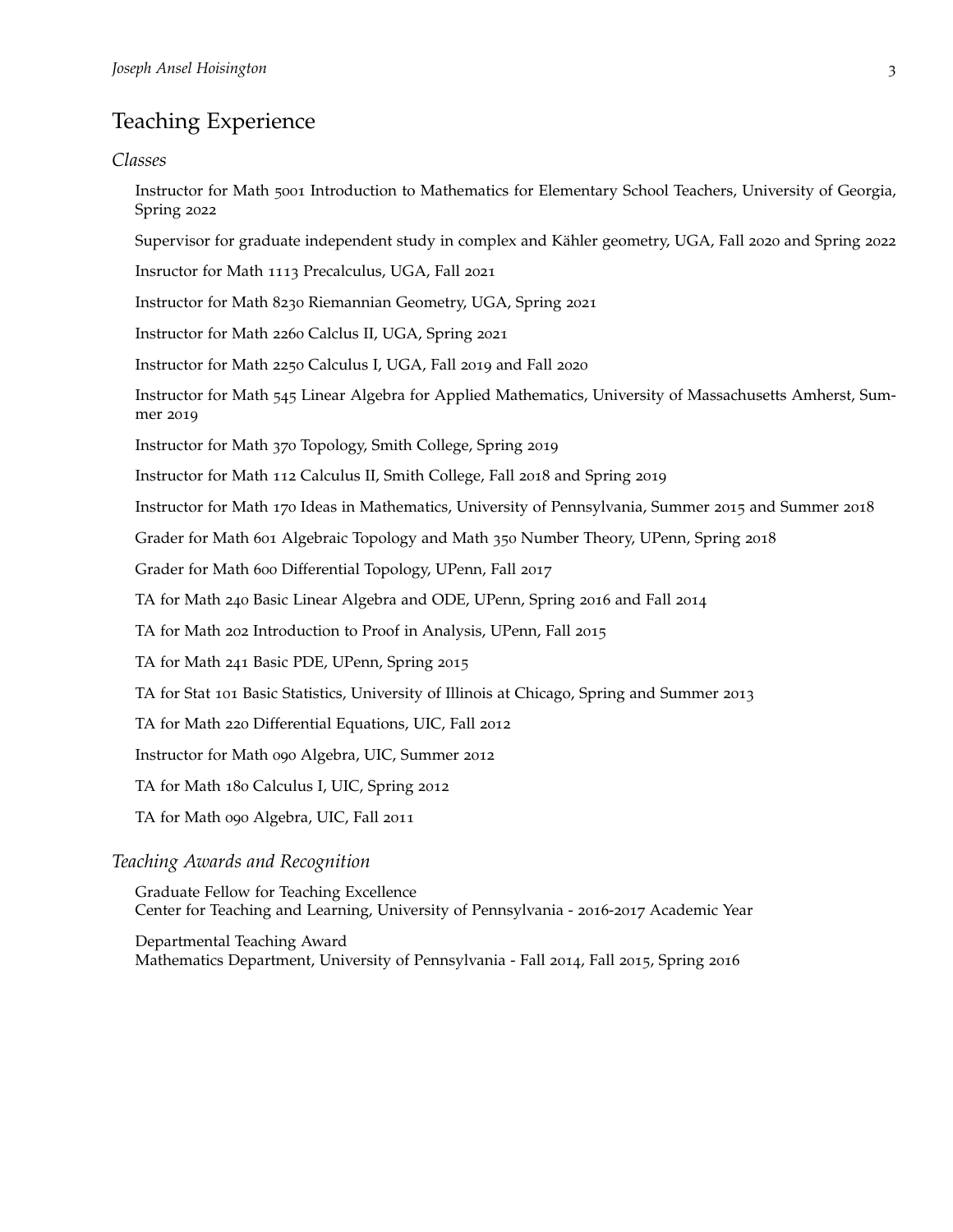#### *Teacher Training and Mentorship*

CTL Fellowship, University of Pennsylvania, 2016-2017 Academic Year *Organized departmental teaching workshops, led university-wide teaching workshops, provided teaching observations and feedback to graduate TAs from the departments of computer science, economics, electrical engineering and neuroscience.*

Mathematics Department Master TA, UPenn, 2015-2016, 2016-2017 and 2017-2018 Academic Years *Responsible for training for new TAs in the mathematics department, observing and mentoring them during their first semester teaching.*

UPenn CTL Summer Math Mentor, Summer 2017 and 2018 *Responsible for mentoring mathematics graduate students serving as instructors for the first time and organizing teaching workshops.*

#### *Mentoring Experience*

Smith College Putnam team mentor, Fall 2018

Graduate Mentor, Emerging Scholars Program, 2016-2017 and 2017-2018 Academic Years *Mentor for an NSF-funded program to prepare students with a limited mathematics background to major in math and computer science.*

#### *Other Teaching Activities*

Project NExT Fellow, Mathematical Association of America, 2021-2022 Academic Year

No-cost materials development project, Calculus III - University of Georgia, Spring 2020 *Awarded a grant by the University of Georgia Center for Teaching and Learning to adapt online materials for use in Calculus III, to provide students and instructors a no-cost option for course materials.*

### University-Wide Service

Counseling and Psychological Services Student Advisory Board, University of Pennsylvania, 2016-2017 and 2017-2018 Academic Years

### References

Professor Christopher Croke *Graduate Advisor* ccroke@math.upenn.edu 215-898-7846

Professor Joseph H.G. Fu *Postdoctoral Mentor* fu@math.uga.edu 706-542-2562

Professor Rob Kusner kusner@math.umass.edu 413-545-6022

Professor Wolfgang Ziller wziller@math.upenn.edu 215-898-8461